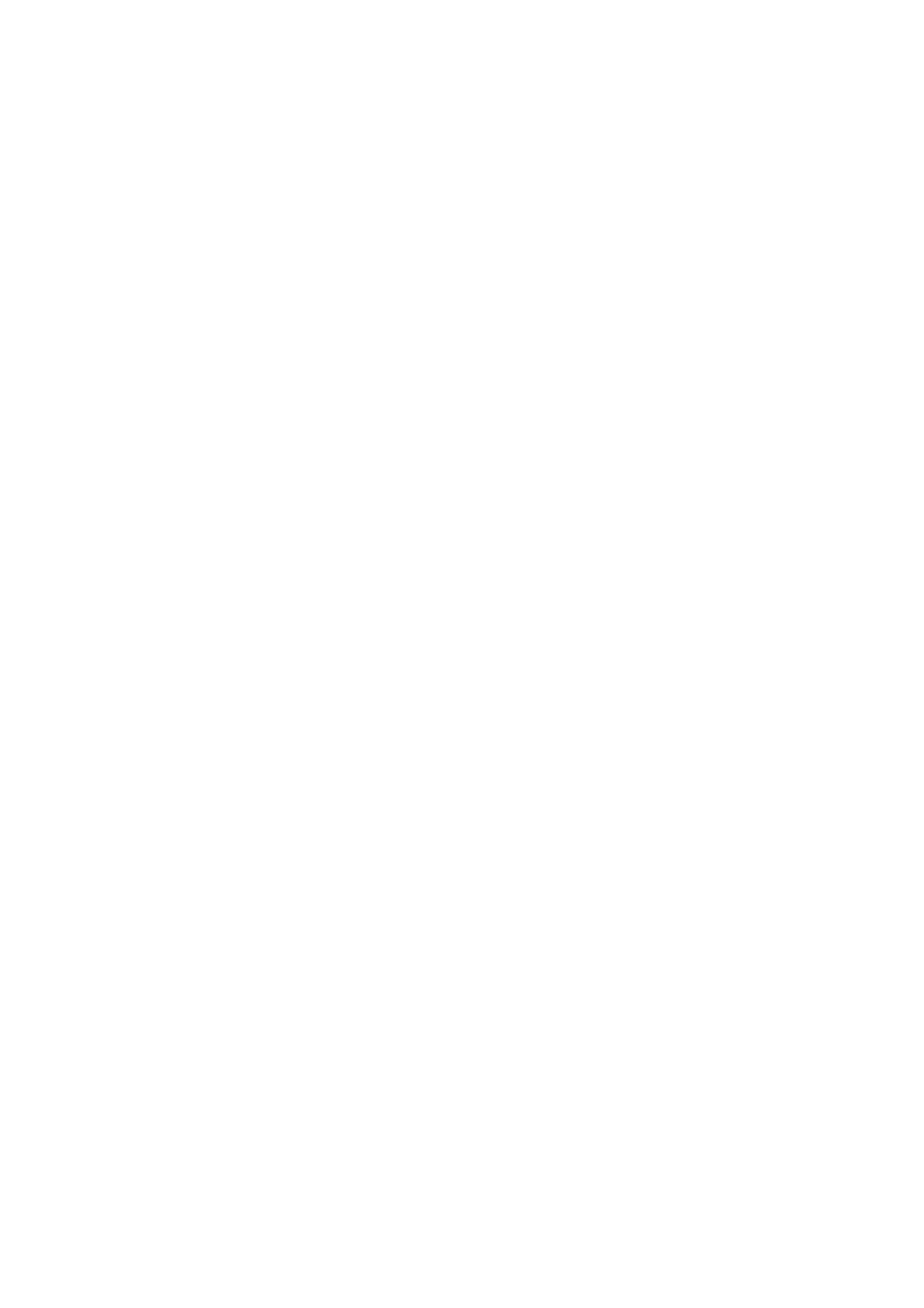Western Australia

# Goldfields Tattersalls Club (Inc.) Act 1986

# **Contents**

|     | Short title                                      | 2 |  |
|-----|--------------------------------------------------|---|--|
| 2.  | Interpretation                                   | 2 |  |
| 3.  | Certificate of incorporation                     | 2 |  |
|     | Dissolution of Company and transfer of assets to |   |  |
|     | Association                                      | 3 |  |
| -5. | Exemption from stamp duty                        | 4 |  |
| 6.  | Liquor and other licences, etc.                  | 4 |  |
|     | <b>Notes</b>                                     |   |  |
|     | Compilation table                                |   |  |

Ceased on 04 Jul 2006 Version 00-b0-05 page i Extract from www.slp.wa.gov.au, see that website for further information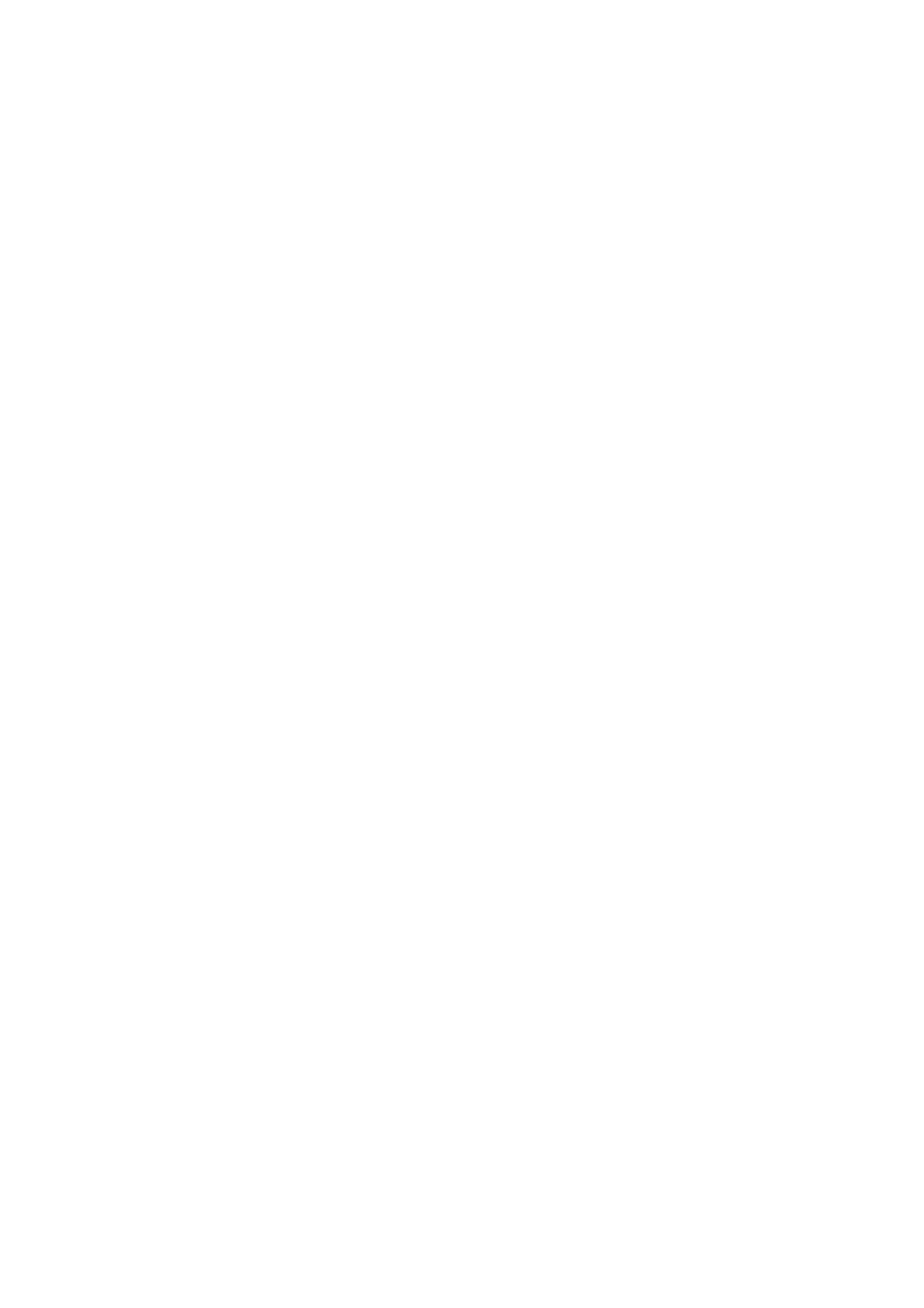# Goldfields Tattersalls Club (Inc.) Act 1986

An Act to dissolve the Goldfields Tattersalls Club Limited, a company incorporated under the Companies Act 1893 and registered pursuant to the Companies Act 1943 as a company with limited liability; and to vest the assets of that company in, and to transfer the liabilities and membership of that company to, an association to be incorporated under the Associations Incorporation Act 1895 by the name of the Goldfields Tattersalls Club (Inc.); and for incidental purposes.

#### Preamble

#### WHEREAS:

- (a) The Goldfields Tattersalls Club Limited was incorporated under the Companies Act 1893 on 19 December 1905 as a company with limited liability;
- (b) at an annual General Meeting of the Company held on 15 August 1979, it was resolved to the effect that steps be taken to form an association, having similar aims and objects to those of the Company, to be incorporated under the Associations Incorporation Act 1895 by the name of the Goldfields Tattersalls Club (Inc.) and that, when the Association has been incorporated, the assets of the Company shall be vested in, and its liabilities and membership shall be transferred to, the Association;
- (c) under section 4A of the Associations Incorporation Act 1895 an association cannot be incorporated under that Act by a name

Ceased on 04 Jul 2006 Version 00-b0-05 page 1<br>Extract from www.slp.wa.gov.au, see that website for further information  $\mathbf{F}$  from which was the set that we besite for further information  $\mathbf{F}$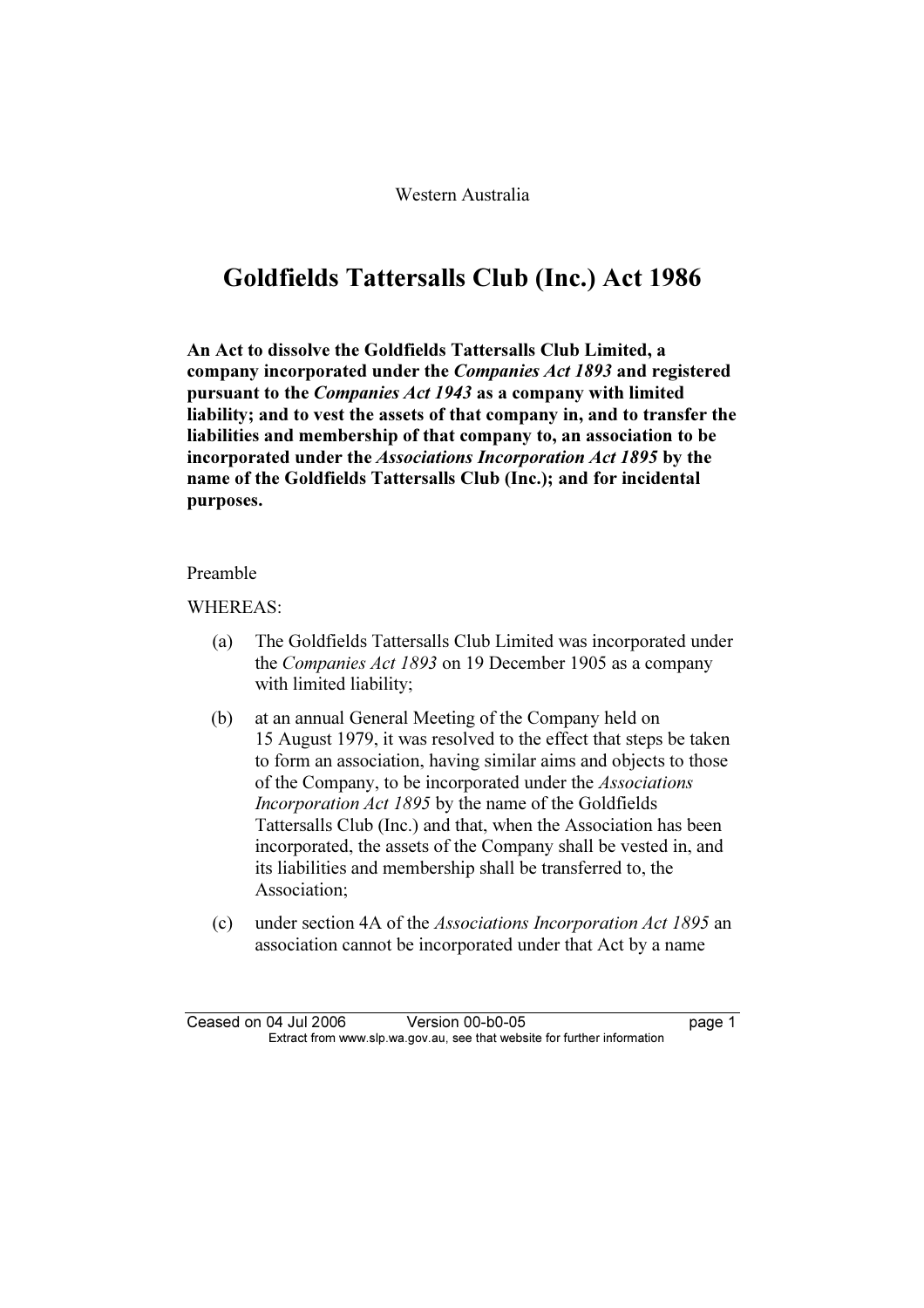which is identical with that by which a company is registered under the Companies (Western Australia) Code;

 (d) under its memorandum and articles of association the Company is not empowered to effect a dissolution by which its assets are distributed to another body with similar aims and objects as now proposed;

and

 (e) it is deemed proper in the circumstances that the Company be dissolved and that its assets be vested in the Association, when it is incorporated under the Associations Incorporation Act 1895.

Be it enacted by the Queen's Most Excellent Majesty, by and with the advice and consent of the Legislative Council and the Legislative Assembly of Western Australia, in this present Parliament assembled, and by the authority of the same, as follows: —

## 1. Short title

 This Act may be cited as the Goldfields Tattersalls Club (Inc.) Act 1986.

## 2. Interpretation

 In this Act, unless the contrary intention appears — "Association" means the Goldfields Tattersalls Club (Inc.);

"Company" means the Goldfields Tattersalls Club Limited.

## 3. Certificate of incorporation

 Notwithstanding section 4A of the Associations Incorporation Act 1895, an association may be incorporated under that Act by the name of the Goldfields Tattersalls Club (Inc.).

page 2 Version 00-b0-05 Ceased on 04 Jul 2006<br>Extract from www.slp.wa.gov.au, see that website for further information  $\mathbf{F}$  from which was the set that we besite for further information  $\mathbf{F}$ 

s. 1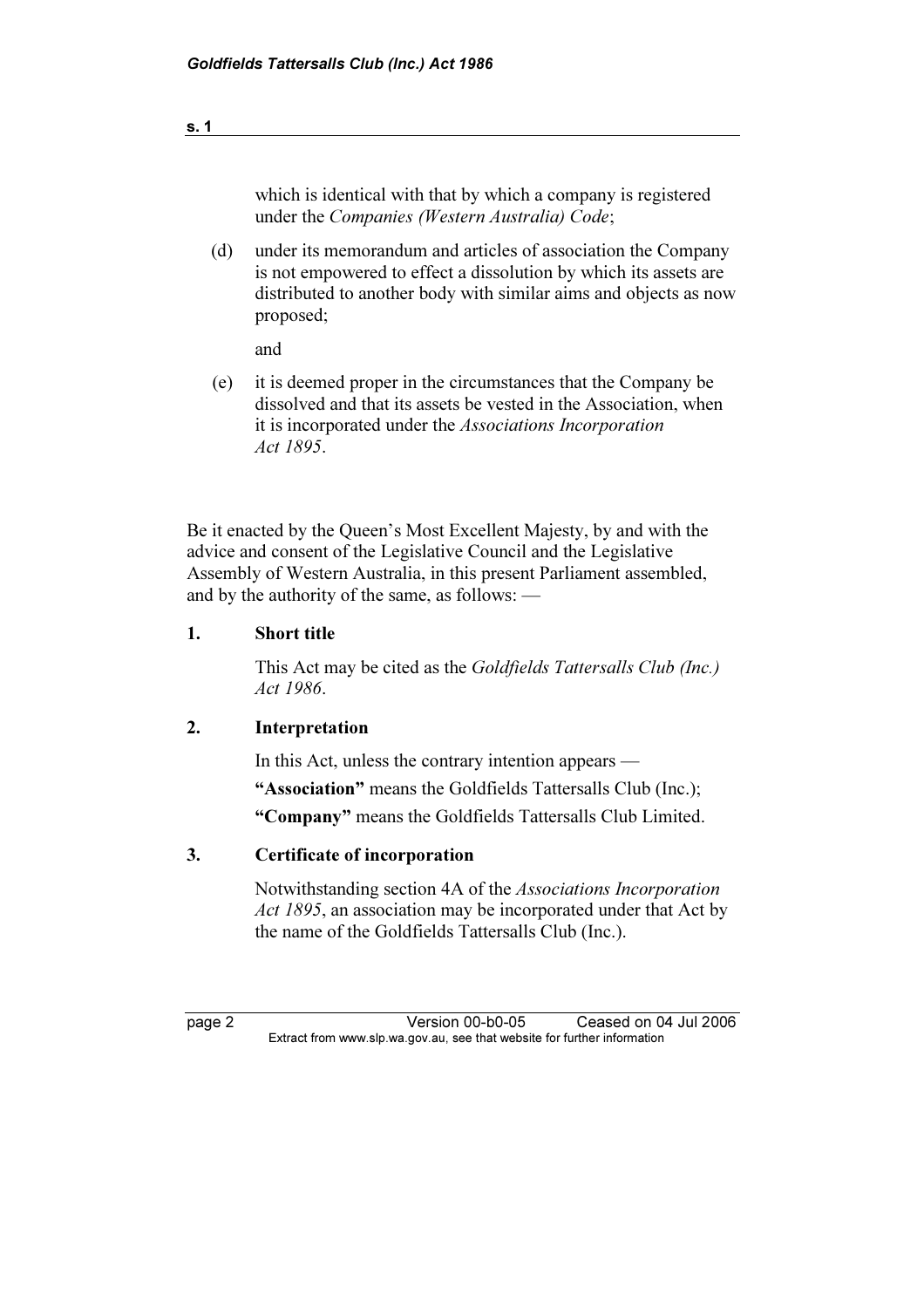#### 4. Dissolution of Company and transfer of assets to Association

 When a certificate of incorporation is duly granted under section 3 of the *Associations Incorporation Act 1895* in respect of the Association, as from the date of that certificate —

- (a) the Company shall be dissolved and shall be struck off the register kept by the National Companies and Securities Commission under the Companies (Western Australia) Code;
- (b) all the real and personal property of the Company and every interest therein of the Company subsisting on or immediately before that date shall, by force of and subject to this Act, without any conveyance, transfer or assignment, be transferred to, vest in and become the property of the Association, subject to any trusts, debts and liabilities affecting such property;
- (c) all other rights, liabilities and obligations of the Company subsisting on or immediately before that date shall be preserved, vested in, carried on, continued and assumed completely and without any abatement or cessation in any respect whatever, by the Association;
- (d) all uncompleted contracts or engagements entered into by any person or persons with the Company on or before that date shall, to the extent that they are uncompleted, be deemed to have been entered into with the Association;
- (e) every member of the Company shall become a member of the Association, in the class appropriate to his membership, without payment of any entrance fee; and
- (f) any person who on that date occupied a position as an employee of the Company shall become an occupant of a position as an employee of the Association and a person who becomes an employee of the Association by reason of this paragraph shall retain his existing and accruing rights in relation to leave and other benefits, and for the purpose of determining such rights, his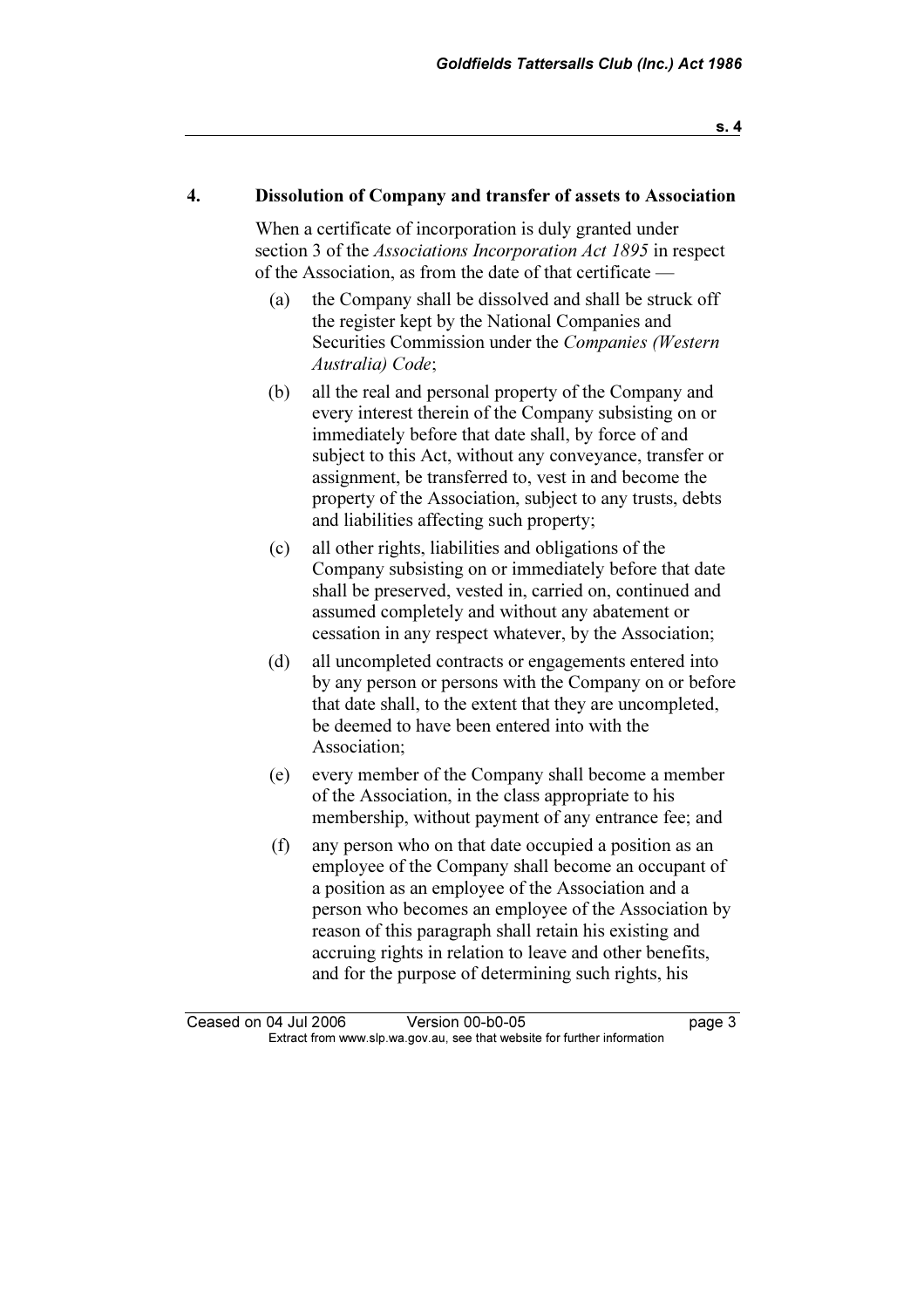#### service with the Association shall be regarded as continuous with his service with the Company.

#### 5. Exemption from stamp duty

 Any instrument executed for the purpose of vesting or registering the property of the Company in the Association, under this Act, shall be exempt from stamp duty chargeable under the Stamp Act 1921.

#### 6. Liquor and other licences, etc.

 From the date referred to in section 4, any licence, provisional certificate or permit previously granted or issued to the Company under the Liquor Act 1970, or under any other Act, and subsisting on or immediately before that date, shall be deemed to have been issued to the Association and, subject only to the provisions of the relevant Act or Acts and regulations applicable to such licence, provisional certificate or permit, shall continue in force and be applicable to the Association as though the Association and the Company were and had always been one and the same.

page 4 Version 00-b0-05 Ceased on 04 Jul 2006<br>Extract from www.slp.wa.gov.au, see that website for further information  $\mathbf{F}$  from which was the set that we besite for further information  $\mathbf{F}$ 

s. 5